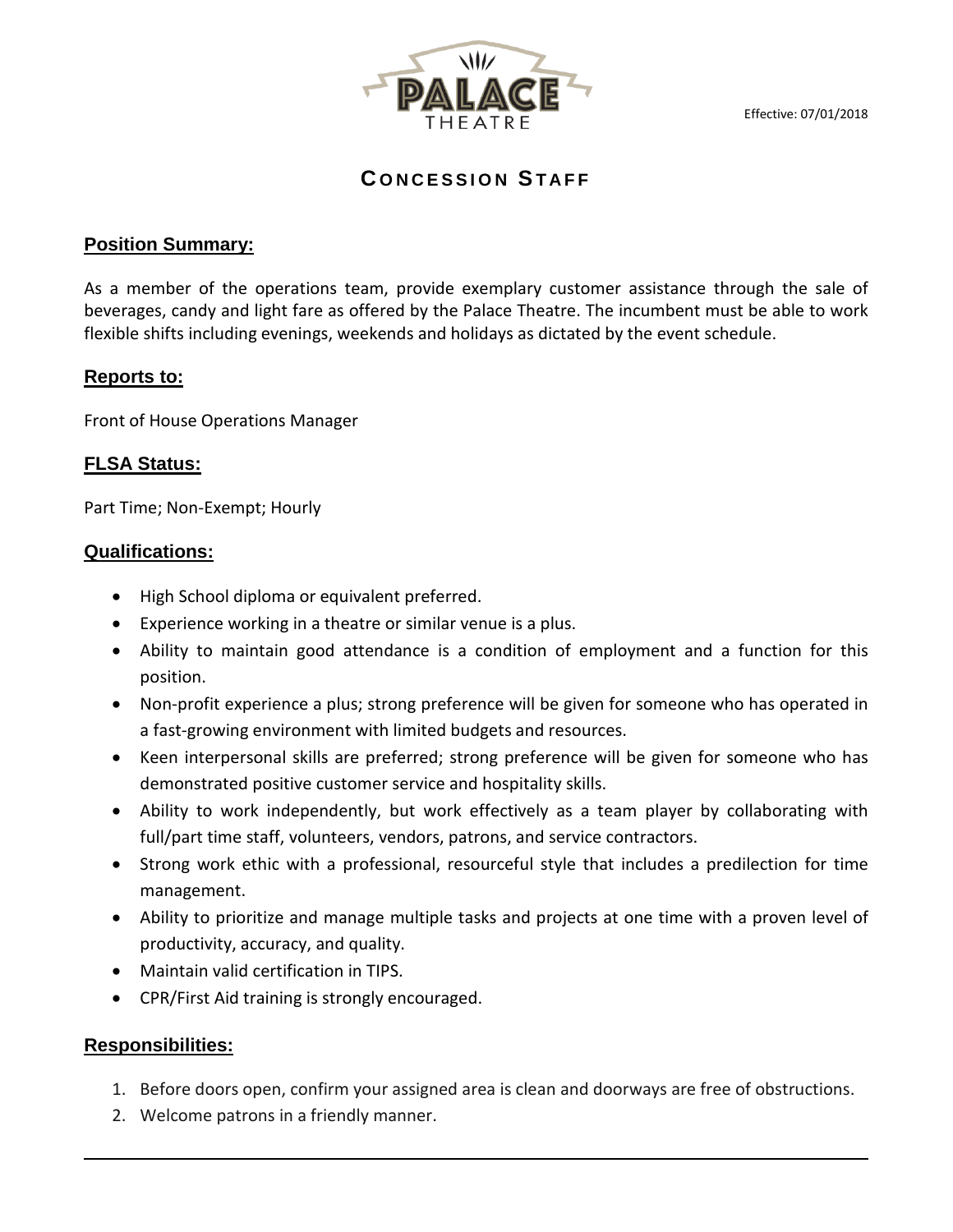- 3. Manage refreshment and food inventory, ensuring adequate supplies on hand.
- 4. Receive and dispense beverages, candy and popcorn to customers at various locations quickly and efficiently.
- 5. Complete transactions appropriately by suing point of sales software.
- 6. Communicate with fellow employees and patrons to promote a safe and positive experience.
- 7. Maintain a sanitary work area at all times by cleaning glass, dishware, refrigeration equipment, etc.
- 8. Notify management of any machine or equipment problems immediately.
- 9. Inventory and manage cash out procedures.

# **Physical Demands:**

- The employee will often stand; walk, reach with hands and arms, and climb stairs.
- The employee will frequently be required to talk and hear.
- The employee will regularly use their hands to finger; handle, feel, and/or type.
- The employee will be required to lift in excess of 50 pounds.
- Specific vision abilities required by this job include Close vision.
- This is a physical position which may require the ability to bend or twist the body, as well as time, kneeling, crouching, stooping, and/or reaching.
- Occasional use of ladders or scaffolds and the ability to climb them

# **Basic Skills:**

• **Speaking**

Talking to others to convey information effectively.

• **Active Listening**

Giving full attention to what other people are saying, taking time to understand the points being made, asking questions as appropriate, and not interrupting at inappropriate times.

# • **Reading Comprehension**

Understanding written sentences and paragraphs in work related documents.

• **Writing**

Communicating effectively in writing as appropriate for the needs of the audience.

• **Critical Thinking**

Using logic and reasoning to identify the strengths and weaknesses of alternative solutions, conclusions or approaches to problems.

# **Social Skills:**

• **Social Perceptiveness** Being aware of others' reactions and understanding why they react as they do.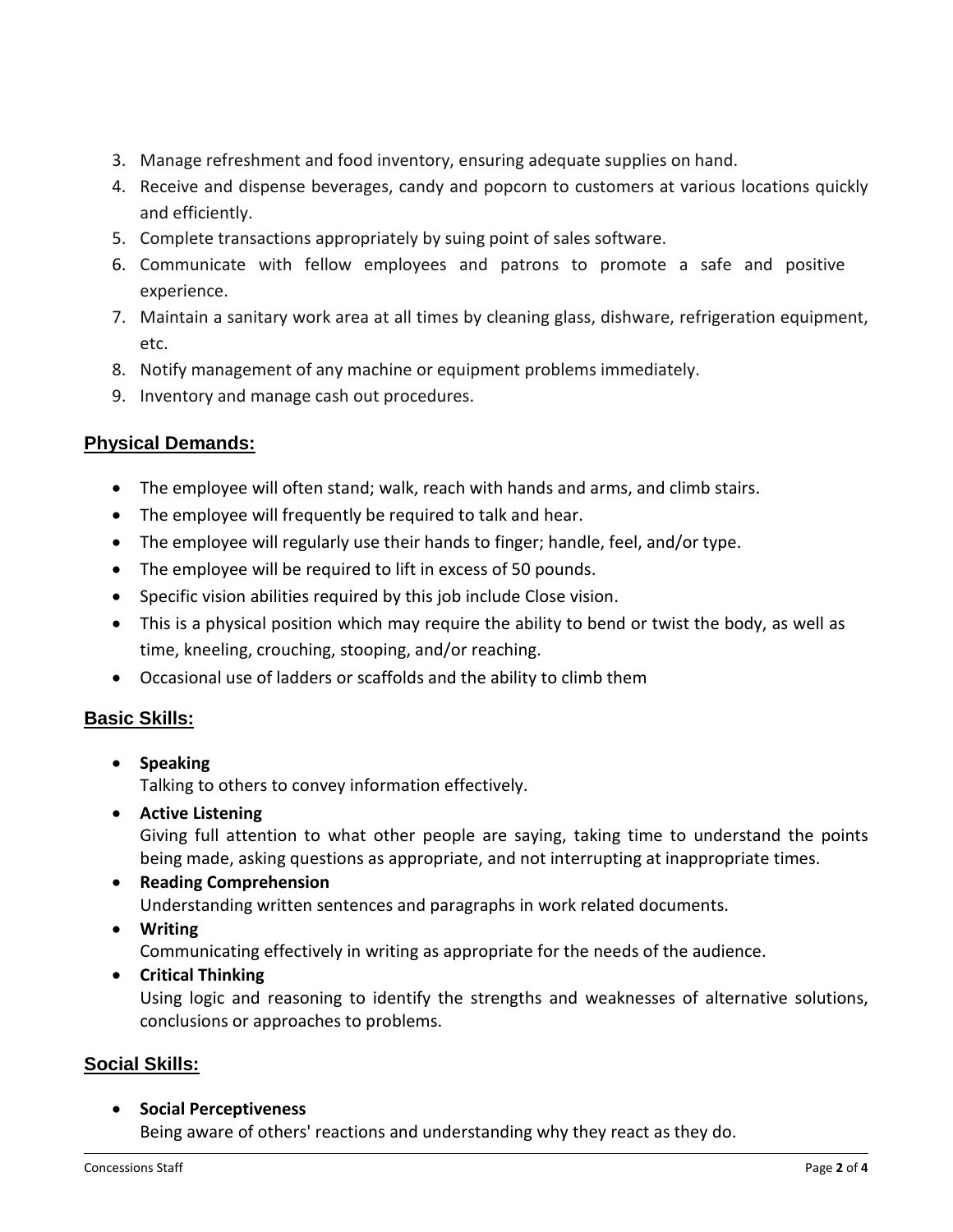# • **Coordination**

Adjusting actions in relation to others' actions.

• **Persuasion**

Persuading others to change their minds or behavior.

- **Service Orientation** Actively looking for ways to help people.
- **Complex Problem Solving**

Identifying complex problems and reviewing related information to develop and evaluate options and implement solutions.

#### • **Systems Analysis**

Determining how a system should work and how changes in conditions, operations, and the environment will affect outcomes.

#### • **Systems Evaluation**

Identifying measures or indicators of system performance and the actions needed to improve or correct performance, relative to the goals of the system.

#### **Resource Management Skills:**

• **Time Management**

Managing one's own time.

- **Management of Personnel Resources** Motivating, developing, and directing people as they work, identifying the best people for the job.
- **Management of Material Resources** Obtaining and seeing to the appropriate use of equipment, facilities, and materials needed to do certain work.

# **Computer Skills:**

• **Databases**

Using a computer application to manage large amounts of information, including creating and editing simple databases, inputting data, retrieving specific records, and creating reports to communicate the information.

• **Graphics**

Working with pictures in graphics programs or other applications, including creating simple graphics, manipulating the appearance, and inserting graphics into other programs.

• **Internet**

Using a computer application to create, manipulate, edit, and show virtual slide presentations.

#### • **Navigation**

Using scroll bars, a mouse, and dialog boxes to work within the computer's operating system. Being able to access and switch between applications and files of interest.

• **Presentations**